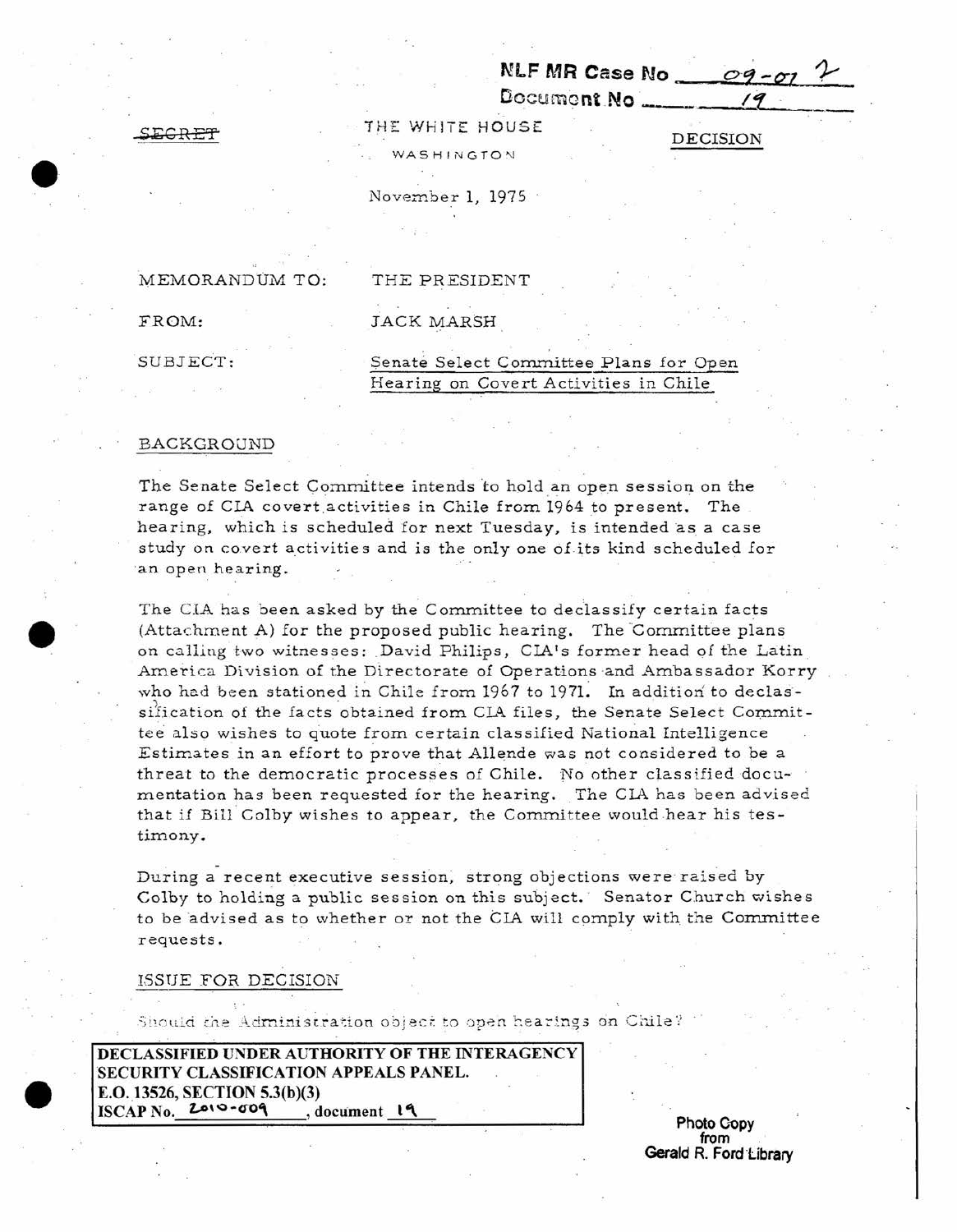#### Reasons for Opposing Open Hearing:

The argument that much information about the Agency's activities in Chile has already appeared publicly fails to take account of the important distinction between unofficial reporting, rumors and allegations and the official verification of facts which would be the result of public hearings based on declassified documents and testimony.

-2-

People other than employees, including U. S. citizens and companies as well as foreigners who cooperated willingly,with the Agency, could be exposed and become subject to harrassment or even threat of physical violence. The confirmation of CLI\. covert activities in Chile would doubtless lead to the identification of highly placed political leaders of Chile who we have assisted over the years. In particular, former President Edwardo Frei, whose election in 1964 we contributed to and whose tacit participation  $\frac{1}{\ln 1970}$  may be divulged.

## $E.D. 13526$ , **section**  $3.3(b)(6)$

Declassification of the facts or the appearance of the Director at an open hearing testifying to a declassified series of events in a covert action operation would have the following adverse results:

- 1. It would establish a precedent that would be seized on by the Congress in the future to hold additional open hearings on covert action.
- $\cdot$  2. It would have a shattering effect on the willingness of foreign political parties and individuals to cooperate with the U. S. in the future on such operations.

Finally, it should be noted that public, -officially confirmed, rehashing of the Agency's activities in Chile would result, according to Golby, in a rekindling of the Soviet, Cuban and other adversaries worldwide campaign against CIA and the U. S. Government.

### Advantages in Not Opposing the Open Hearing:

Since it is apparent that the Senate Select Committee will hold open hearings on Chile, cooperating with the Committee with respect to the scope of the hearing could give us limited protection. In such fashion we could hope to keep out of the public record a substantial number of names of Chilians who cooperated with the U.S. Government. We avoid . further charges of "cover-up":

> **Photo Copy from Gerald** R. Ford  $\le$  if

í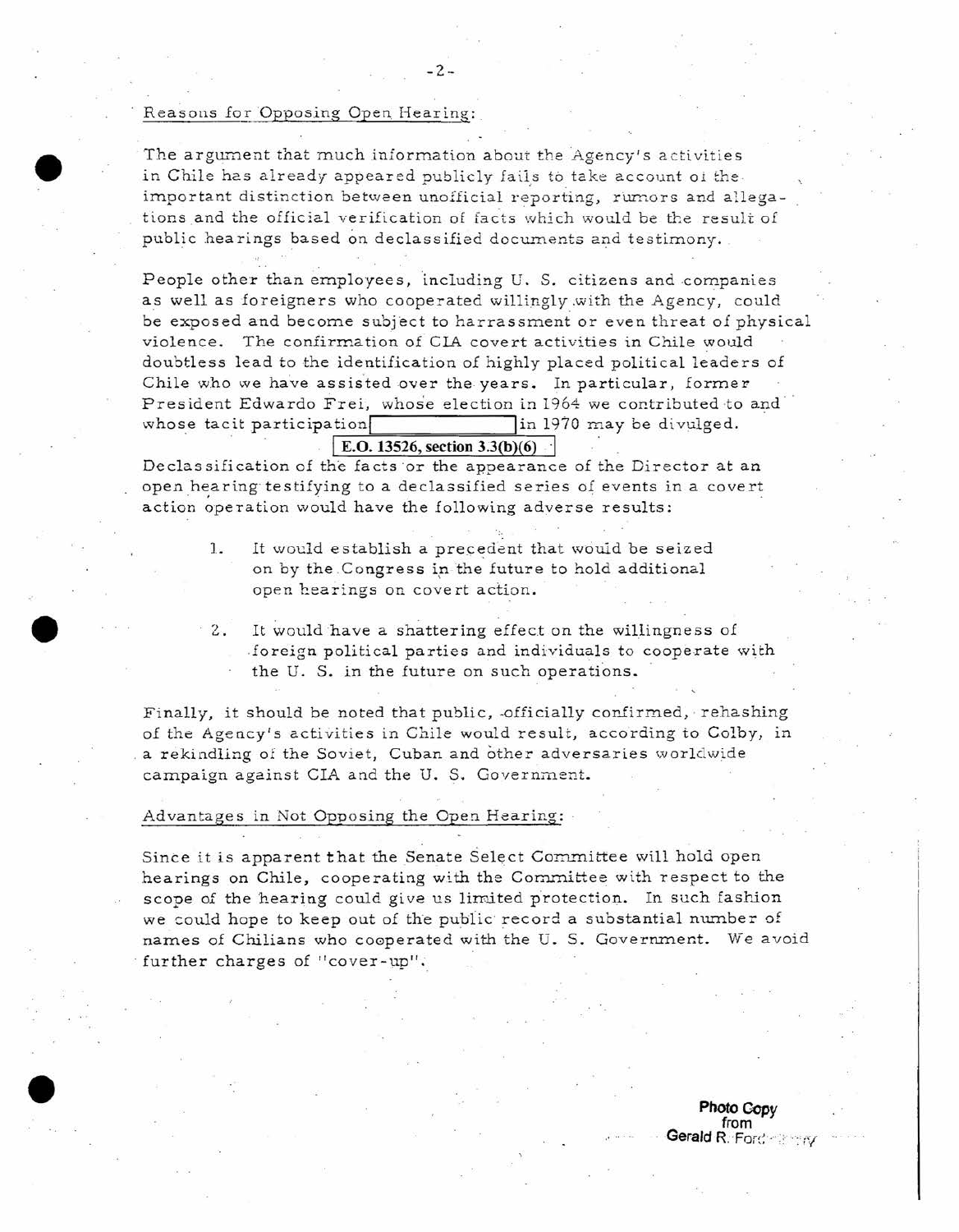It would give an opportunity for Colby- to demonstrate that the nature of our covert activity over a ten-year period was, in general, in support of the democratic process in Chile. It would also give him an opportunity to categorically deny any CIA participation in the 1973 coup and the death of Allende.

 $-3-$ 

If the Senate.publishes the assassination report, including Chile' material, there will be little, if anything, left to protect.

Finally, if the CIA is to appear at open hearings, it would negotiate a more accurate statement of facts (e.g., paragraph  $4\,$  of Attachment A -- from the Committee -- is in error).

### What Would Happen If We Oppose Open Hearings:

- 1. David Philips, former CIA officer, would be advised that the terms of his secrecy agreement are still in effect and that he could not testify in open session on the subject of covert activities in Chile. Philips would likely adhere to the CIA request to avoid public testimony. Although the State Department does not have a comparable post-employment agreement with Ambassador Korry, he could be notified that the subject matter remains classified and that it was the State Department's desire that he not testify in open session regarding covert activities in Chile. Both of these efforts could be construed by the Committee, and eventually by the press, as an attempt to "gag" committee witnesses. State Department officials believe that if Ambassador Korry is told that you want testimony in Executive Session only, he will object to appearing in public hearings. However, others point out that Korry could be unpredictable.
- 2. The basic facts relating to covert action in Chile from 1964 forward have appeared in the press. The Committee could, using non-official sources, proceed with Ambassador Korry asa witness. In this Iashion they could maintain the fiction of not having declassified the Chile covert activities.
- 3. The Chairman could attempt to declassify the pertinent material through a committee vote. While this is not consistent with Senate rules, Senator Church used this technique in declassifying the Sinai Accords earlier this month.

Photo C-

Gerald S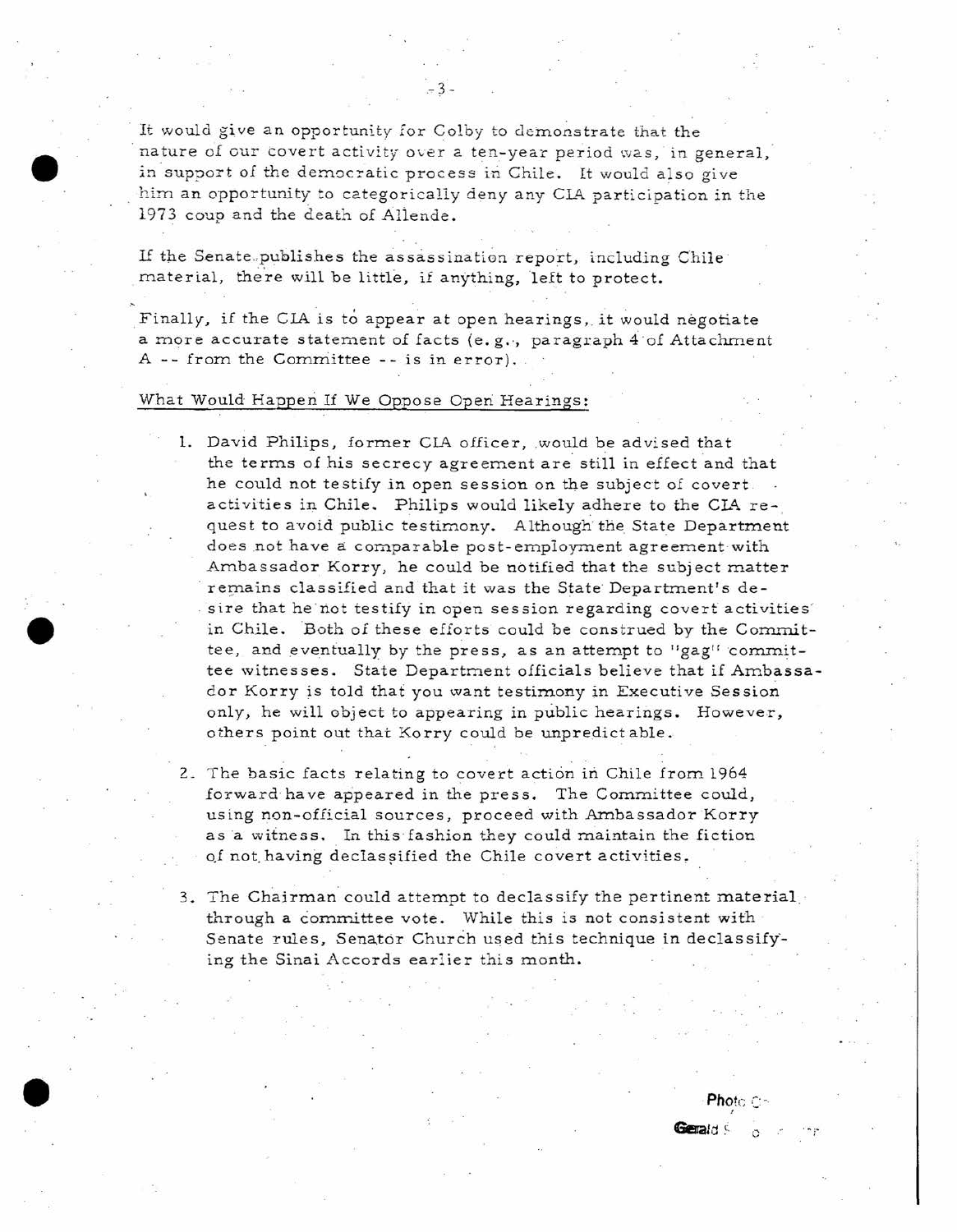# *DECISION*

Agree to open hearings on Chile and try to structure as best as possible.

Disapprove.

-4-

·Favor:

Oppose: 'Buchen, Colby, Levi, Marsh, Scowcroft

Oppose open hearings; executive session only.

Approve

Favor: Buchen, Colby, Levi, Marsh, Scowcroft Oppose:

------

Approve Disapprove

**. PhOto** *Copy* **from Gerald R. FOrd Library**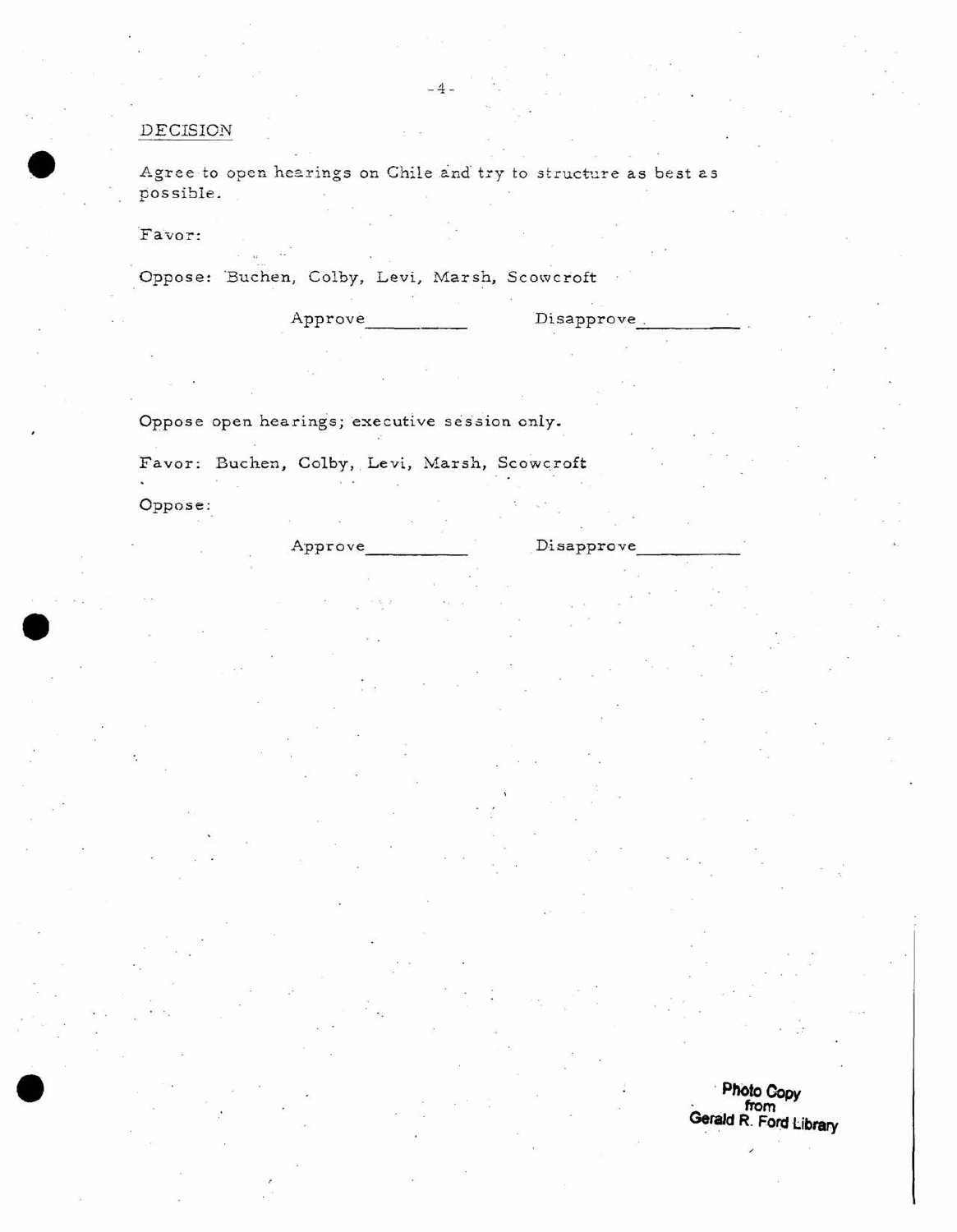Submitted by the Senate Committee Staff

#### SEGRET

SEGRE

## ATT ACHMENT A

# FACTS TO BE DECLASSIFIED FOR PUBLIC HEARINGS ON CHILE

- 1. The Central Intelligence Agency, acting under programs approved by the Special Group, spent nearly \$3,000,000 in covert efforts to insure the election of the Christian Democratic candidate in the 1964 Chilean Presidential elections.
- 2. In 1970, the 40 Committee the Special Group's successor -- decided not to support a single candidate in the 1970 Presidential elections. Rather it decided that the CIA should undertake propaganda and other cover ac ti viti<sup>e</sup> <sup>s</sup> designed to prevent the election *of* theleitist candidate, Salvador Allende. \$425,000 was spent on that effort, in addition to ongoing Station activities.
- **3. Allende** wa <sup>s</sup> **the narrow victor** i<sup>n</sup> **the September <sup>4</sup> elections.** *Be*cause no candidate received a majority, the Chilean Congress was to vote between Allende and Jorge Alessandri, the conservative runner-up, on October 24. During the interim, the CIA undertook two lines *of* activity designed to prevent Allende from becoming President. One line was approved and coordinated by the 40 Cormnittee. It included propaganda, contacts with members of Frei's cabinet and the use of military aid as an inducement to the Chilean military. It also included a 40 Committee authorization of funds to attempt to influence the outcome of the Congressional vote. It was, however, determined that the money could not usefully be spent, and it was not.

At the President's request, the CIA opened a second track of activity. This became an attempt to induce the Chilean military to stage a coup before Allende could be voted into office by the Chilean Congress. The CIA passed weapons to one group of Chilean military officers who plotted a coup. However, that group was apparently not the group which carried on the kidnap attempt in which the Chilean Chief of Staff, General Rene Schneider, was fatally wounded. The CIA knew of the latter group's plans but several days before had tried to discourage it from carrying them out.

Between Allende's inauguration in November, 1970 and his overthrow and death in September, 1973, the CIA spent over \$6,000,000 in support of opposition political parties and media. Included in that support were limited amounts of money for private sector organizations. Proposals for support of private sector organizations suspected ot involvement in strike or for direct support of strikers were

> **Photo** *Copy* **from Gerald R. Ford Library**